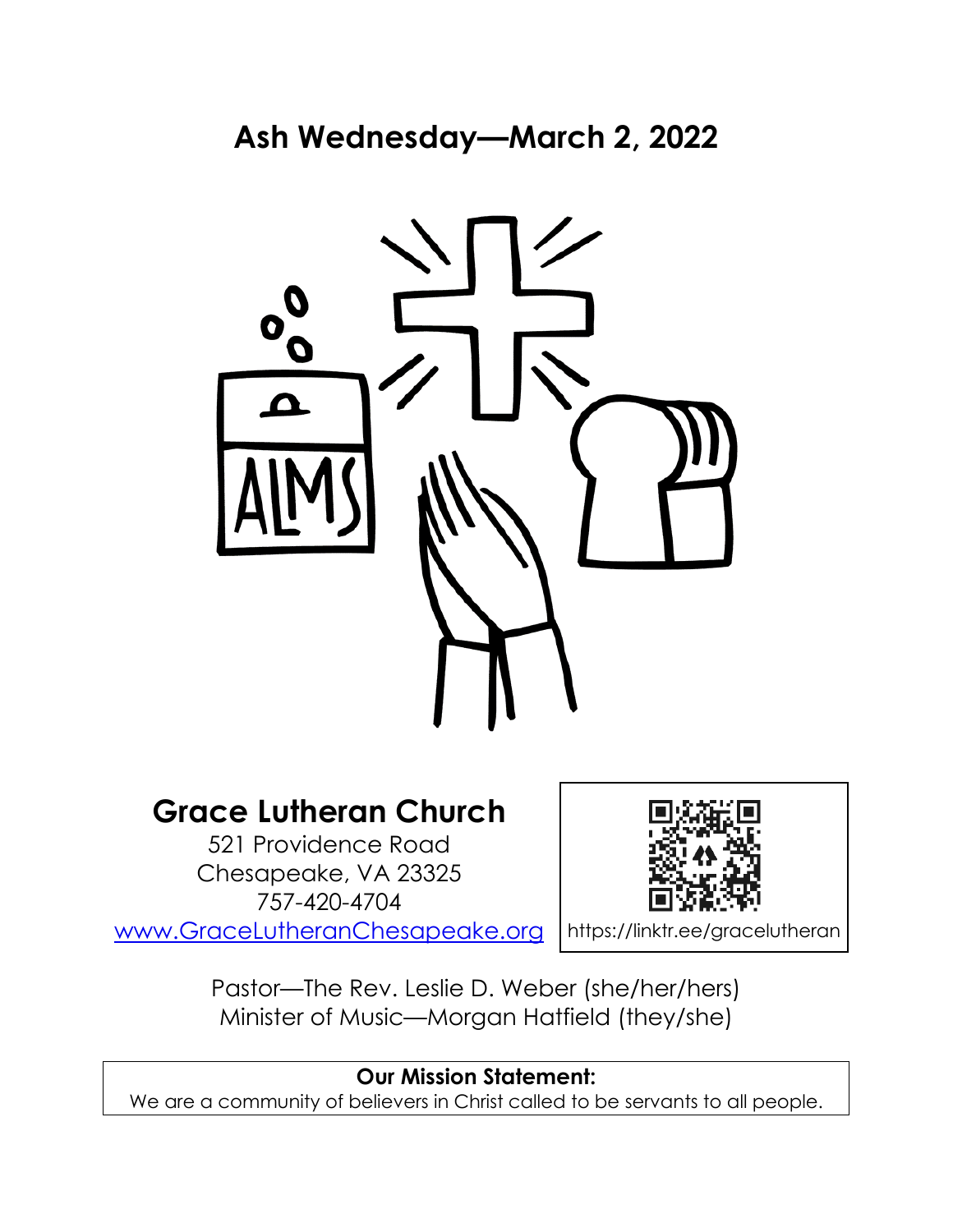#### Page numbers (p.) are in front half of the hymnal. Hymn numbers (#) are in back half of the hymnal. Everyone is invited to join in **bolded responses.** + Please stand as you are able.

#### **+ Gathering +**

*The Holy Spirit calls us together as the people of God.*

#### *The assembly gathers in silence.*

**+ Greeting** p.251

**+ Prayer of the Day** p.26

**+ Word +** *God speaks to us in scripture reading, preaching, and song.*

**First Reading** Isaiah 58:1-12

**Psalm 51:1-17** ELW #51

**Second Reading** 2 Corinthians 5:20b-6:10





Noth-ing in all cre - a - tion can sep-a-rate us from the love of God.

**+ Gospel Reading** Matthew 6:1-6, 16-21 **Sermon** The Rev. Leslie D. Weber **+ Hymn of the Day** ACS #920 *(see insert)* **Invitation to Lent** p.252 **Confession of Sin** <br>**p. 252-53**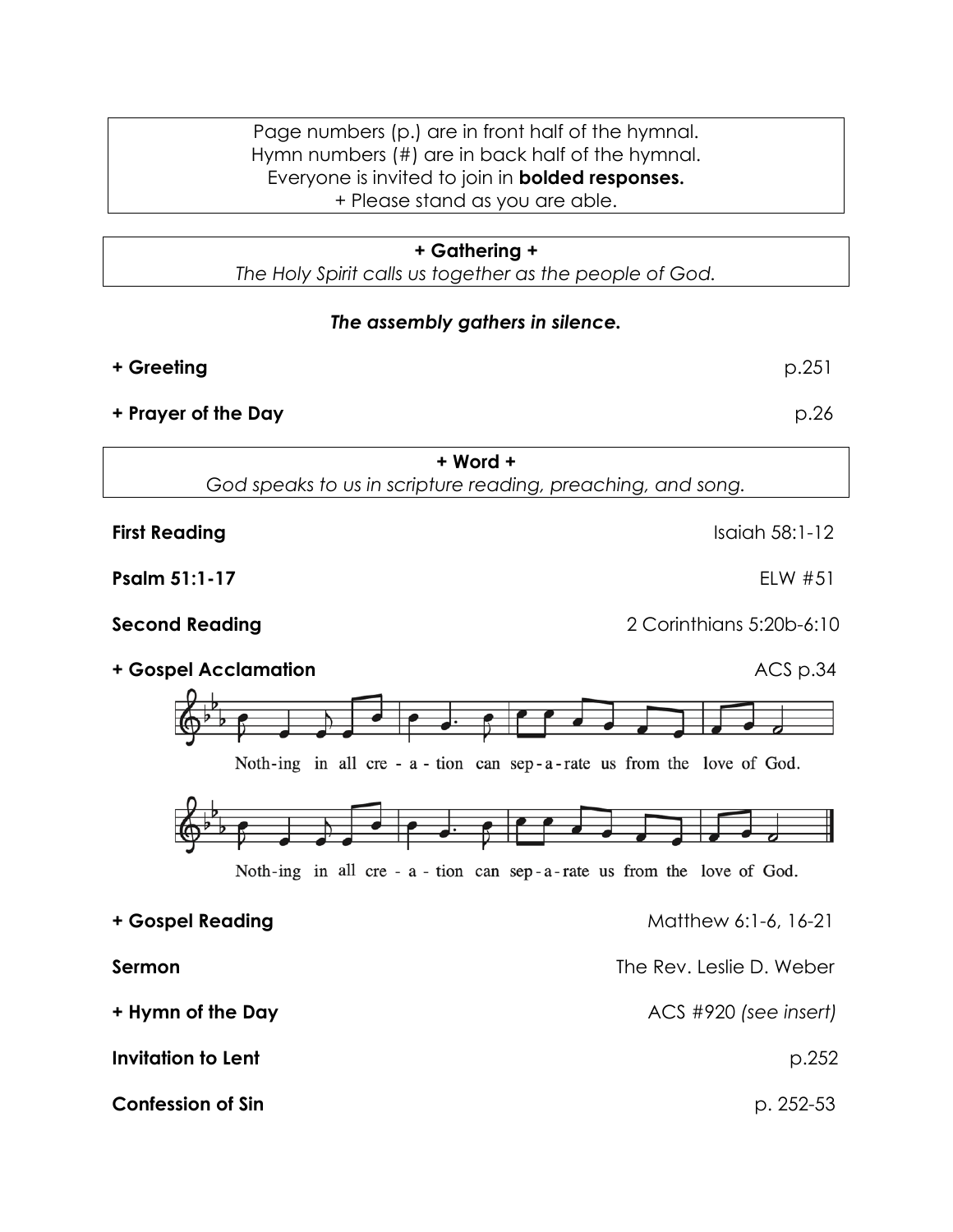**Imposition of Ashes** p. 254

**+ Prayers of Intercession** *Merciful God, receive our prayer.*

### **+ Peace**

**+Meal+** *God feeds us with the presence of Jesus Christ.*

### **Offering**

*Thank you for supporting the mission of the church as you are able! Electronic donations can be made at [https://tithe.ly/give\\_new/www/#/tithely/give-one](https://tithe.ly/give_new/www/#/tithely/give-one-time/475611)[time/475611.](https://tithe.ly/give_new/www/#/tithely/give-one-time/475611) Checks can be also be sent to church: 521 Providence Rd, Chesapeake, VA 23325*



- **+ Offering Prayer**
- **+ Great Thanksgiving**
- 

**+ Lord's Prayer** ACS p.39/ELW p.112

#### **Invitation to Communion**

Here is food and drink for the journey. Take and be filled.

*Notes about Communion Distribution at Grace*

*At Christ's table, there is enough food, drink, blessing, space, and time for all to share in Holy Communion! GLC practices Eucharistic hospitality since we trust that God welcomes all who come to the table, where Christ is both host and meal.*

*Currently we are communion with prepackaged kits—there are wine, grape juice, and gluten free options available.*

*Where possible, commune one another saying "the body of Christ, given for you" and "the blood of Christ, shed for you."*

### **Distribution Song** ELW#592

**+ Prayer after Communion** ELW p.254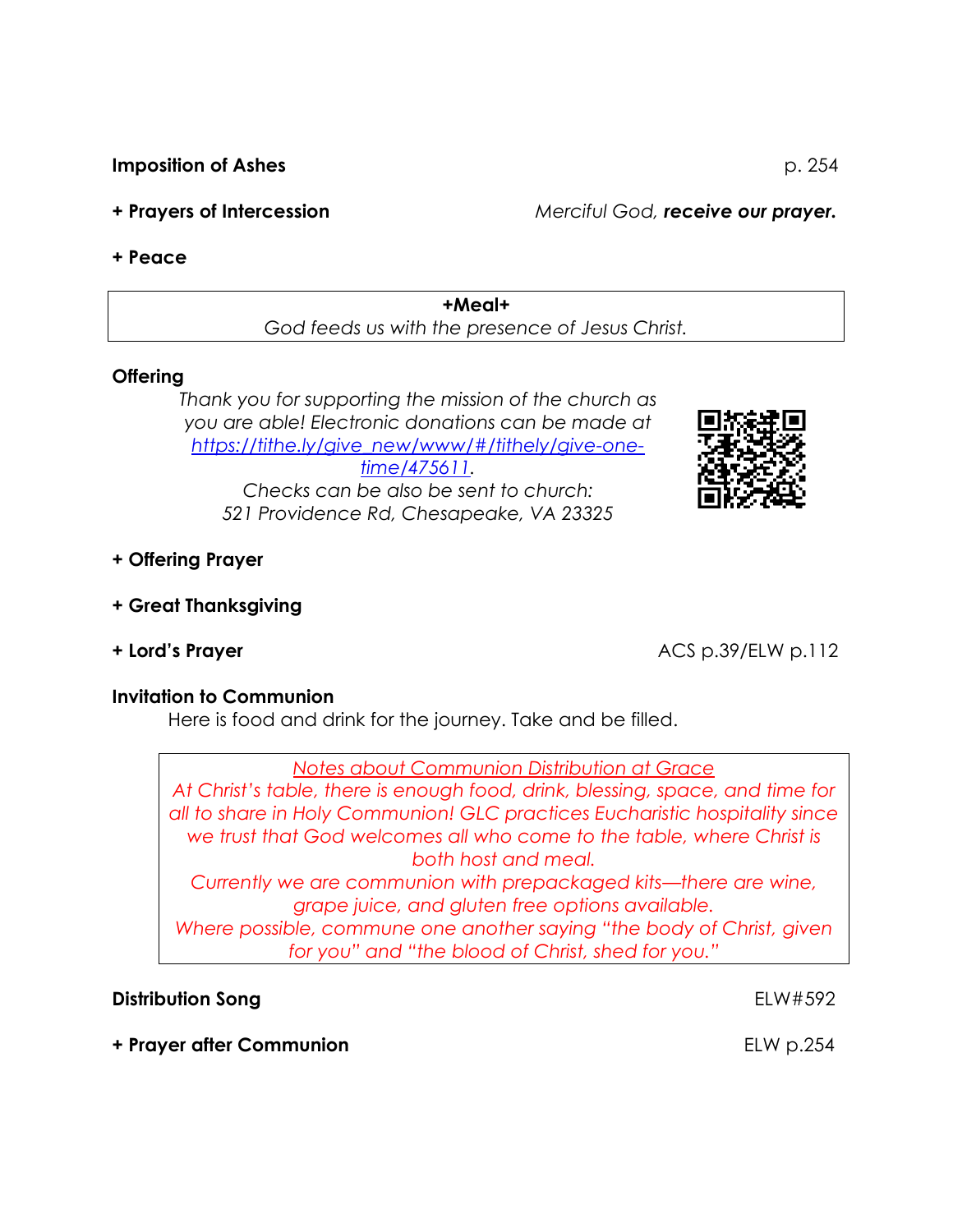| +Sending+                                            |           |
|------------------------------------------------------|-----------|
| God blesses us and sends us in mission to the world. |           |
| + Blessing                                           | ELW p.255 |
| + Sending Song                                       | ELW#328   |
| + Dismissal                                          | ELW p.255 |
| <b>Postlude</b>                                      |           |

Reprinted, podcasted, and streamed with permission under Augsburg Fortress Liturgies Annual License #SAS012006, One License # A-726145, CCLI License #1881789, and CCLI Streaming License #20660555. All rights reserved. New Revised Standard Version Bible, Copyright © 1989, Division of Christian Education of the National Council of the Churches of Christ in the United States of America. Used by permission. All rights reserved.